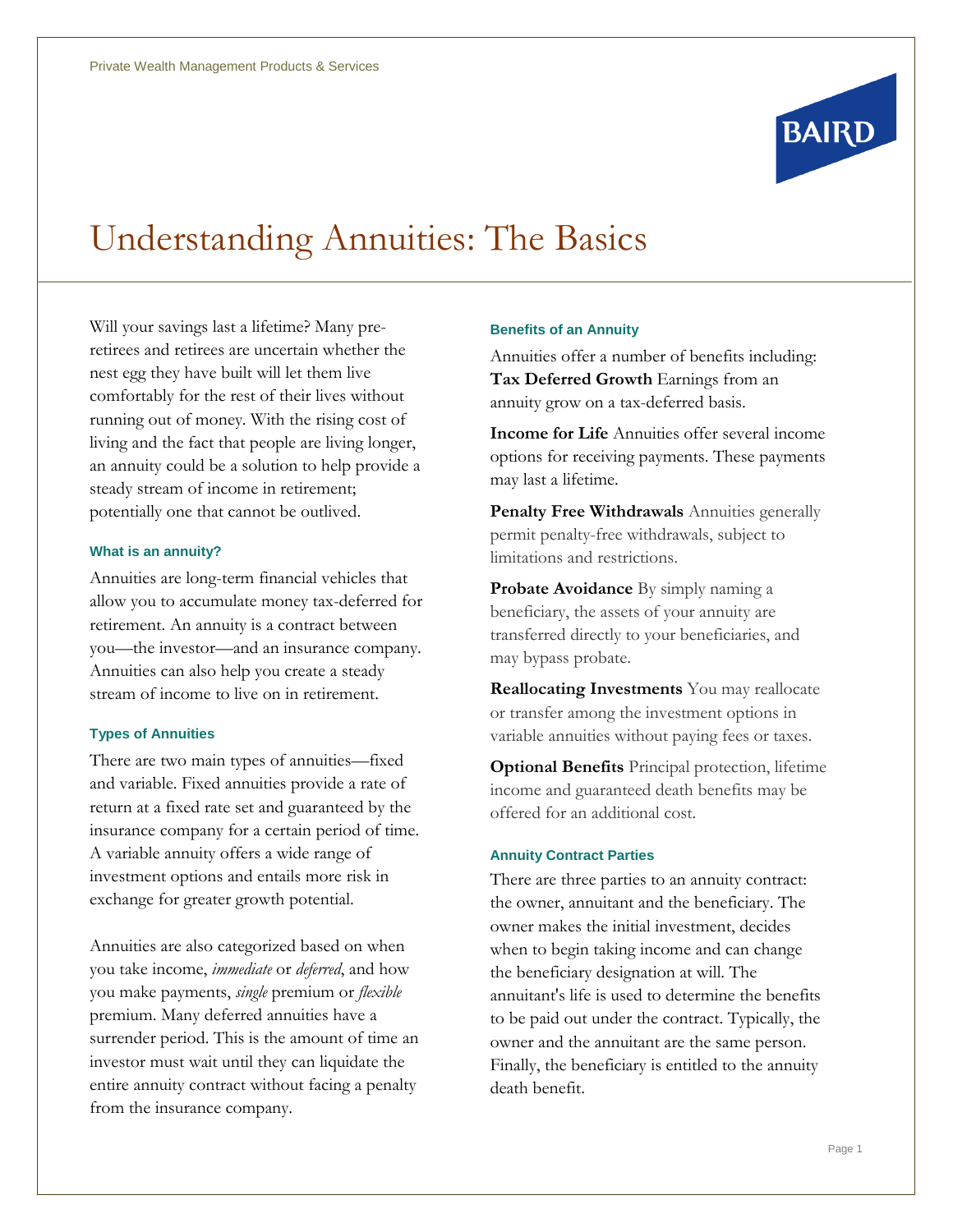# **A Reliable Income Stream with Immediate Annuities**

With a Single Premium Immediate Annuity (SPIA) you may begin receiving income immediately with the confidence of knowing payouts will continue for a period of time designated by you (typically lifetime). When a SPIA is purchased with non-qualified (after-tax) money, only a portion of each payout is taxable creating a tax-efficient income vehicle.

# **How does a SPIA work?**

A SPIA contract is purchased by providing a lump sum payment to an insurance company. In return, you receive a guaranteed stream of income for a specific period of time or for the rest of your life (and even your spouse's life, or both of your lives, if you choose)—no matter how long you live, subject to the claims paying ability of the insurer. The amount of income you receive is based on several factors:

- The amount of money (premium)
- Your life expectancy—based on current age and gender
- The current interest rate
- The payout option along with any additional features (e.g., cost of living adjustments)

# **What are my SPIA payout options?**

SPIA's offer a number of different payout options including:

**Guaranteed Period Certain** You or your surviving beneficiary receives income payments for a specific period of time.

**Single Lifetime Income** You receive income payments until death. There is no payout to your beneficiary. These payouts are typically the largest and riskiest.

**Single Lifetime Income with a Guaranteed Period Certain** You receive payments as long as you live. If death occurs before the guarantee period ends, payments will continue to your beneficiary through the end of the period.

**Joint Lifetime Income** When one spouse dies, the other gets a percentage of the previous payment for the rest of their life. There is no payment to a beneficiary once both spouses die.

**Joint Lifetime Income with a Guaranteed Period Certain** You receive payments as long as you or your spouse lives. If both you and your spouse die before the guarantee period ends, payments will continue to your beneficiary through the end of the period.

**Lifetime Income Annuity with Refund** You receive payments until death. If the total amount of income you have received at death is less than the premium you paid, your beneficiary will receive a refund of the difference (either as a lump sum or in installments).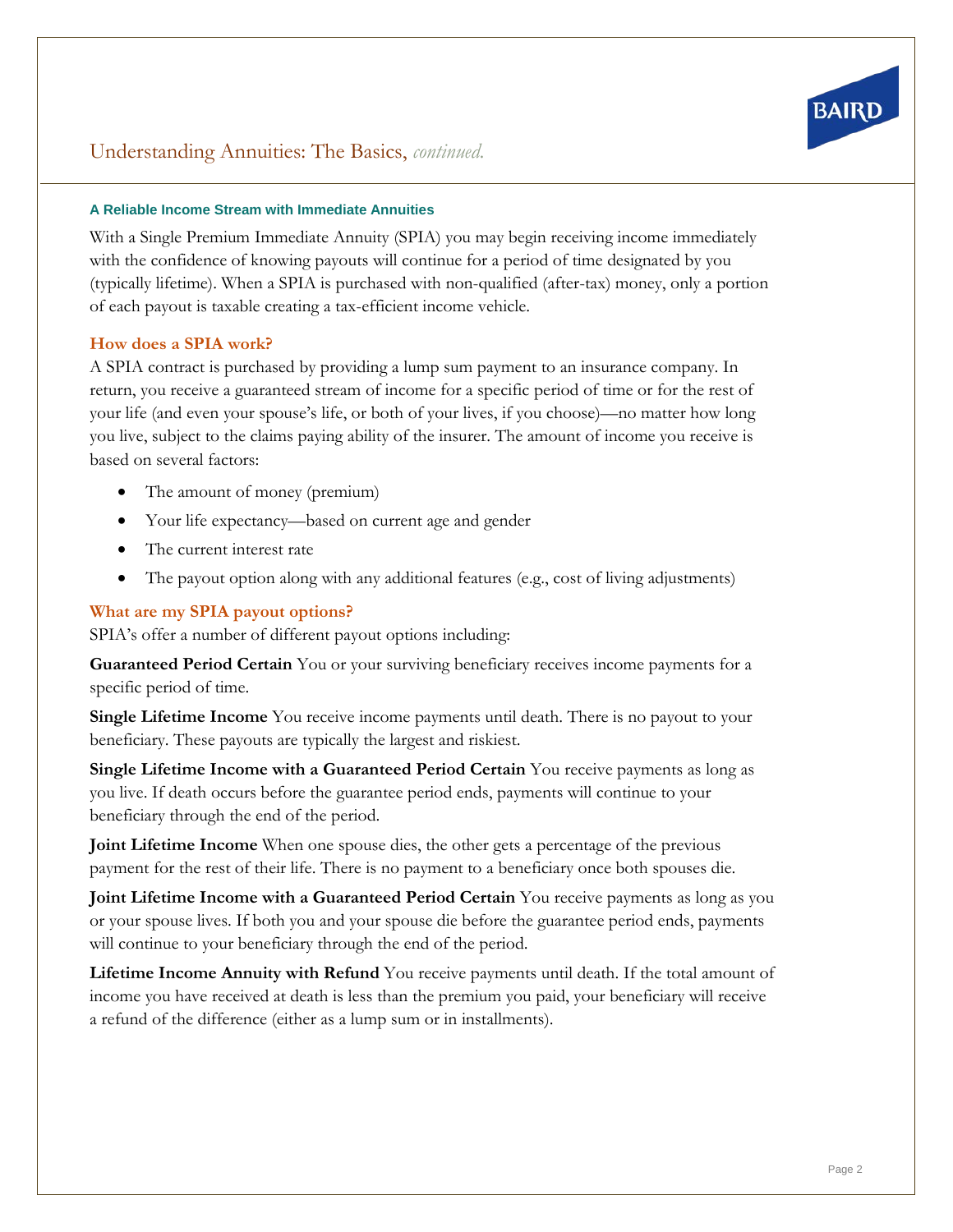

### **Preparing for Retirement with Fixed Annuities**

A fixed annuity can provide a sense of security to you with a guaranteed, fixed rate of return over a specified period of time.

# **Why consider a fixed annuity?**

Like all deferred annuities, fixed annuities offer tax-deferred treatment of earnings. In other words, you do not pay taxes each year on the interest earned. The example below shows the benefits of tax deferral and compounding interest on an investment of \$100,000 over a period of 25 years and assumes no withdrawals. It assumes an interest rate of 4% and a federal tax rate of 25%.



*This example is for illustrative purposes only, and is not indicative of any actual investment. The comparison is between a taxdeferred fixed annuity and a fully taxable investment. Any fees (if applicable) would have a negative effect on this example. Withdrawals may be subject to withdrawal charges and interest adjustment. Withdrawals of taxable amounts are subject to ordinary income tax and if made before age 59½, may be subject to a 10% Federal income tax penalty.*

Additionally, a fixed annuity offers a death benefit that passes to your beneficiaries **w**ithout the cost and potential delay of probate. Finally, fixed annuities may be annuitized, providing a potentially tax-advantaged guaranteed income that cannot be outlived. The earnings portions of withdrawals taken from a deferred annuity are subject to ordinary income tax.

#### **What happens at the end of the guaranteed period?**

At the end of each period, you can elect a new guarantee period. Generally, if no action is taken, you will typically renew into the same guarantee period at the current interest offered. Most contracts have a guaranteed minimum rate for the life of the contract.

#### **What if I need my money before the end of the guaranteed period?**

Generally, a surrender charge (penalty) may apply to early withdrawals. Some contracts allow withdrawals within certain guidelines penalty-free (e.g., up to 10% of contract value each year). A Market Value Adjustment (MVA) may also apply. An MVA could increase or decrease the value of the penalty-free withdrawal. Many contracts also offer withdrawals free of surrender charges in the event there is an emergency (e.g., nursing home). Be sure to check the terms and conditions of each fixed annuity.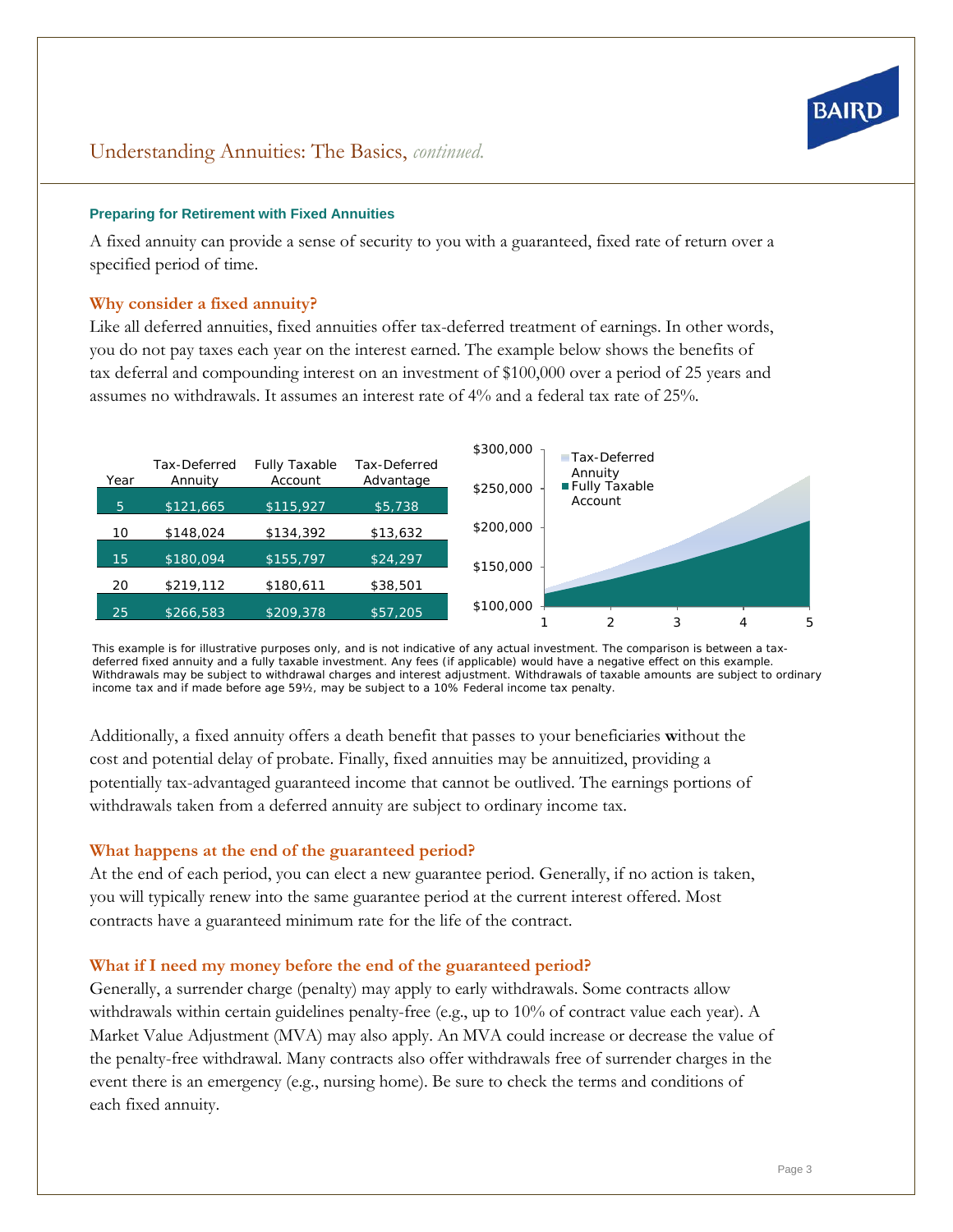

### **Preparing for Retirement with Variable Annuities**

A variable annuity is a long-term investment primarily designed for retirement or other long-range purposes.

### **Variable annuity types**

There are four main types of variable annuities, including:

- **B-Share**—typically offer a six to eight year surrender period and have the lowest costs.
- **Bonus**—usually has a surrender period in excess of seven years; however, they contain annuity investment credits or bonuses. For example, if you invest \$100,000 and the bonus is 4%, the annuity contract will be issued with a contract value of \$104,000.
- **L-Share**—this annuity offers a shorter surrender period in exchange for a higher cost.
- **C-Share**—variable products that offer full liquidity but may restrict benefit offerings and charge higher fees.

#### **Variable annuities and their unique benefits**

Variable annuities offer additional features typically not found in other types of investment products, including:

- Death benefit protection options
- Living benefit options
- Tax-free transfers among a variety of professionally managed investment options

#### **Death benefits explained**

Most contracts include a standard death benefit where your named beneficiary is guaranteed to receive a specified amount—typically the greater of the contract value at the time of death or the amount of your purchase payments, adjusted for any withdrawals.

Some contracts also offer "enhanced" death benefits for an additional charge. An example of this type of benefit includes the allowance to periodically "lock-in" your investment performance and/or guarantee a minimum rate of return on the value of your account. Generally, when the owner (or annuitant, as specified in the prospectus or contract) of the annuity dies, the beneficiary is taxed on all appreciation when the death benefit is received.

# **Principal protection and lifetime income with living benefits**

Annuities have been characterized by their ability to provide retirement income that cannot be outlived during the payout phase. Today, annuity products offer living benefits that provide principal and income guarantees to protect your retirement income from declining markets. There are three basic types of living benefits, each with a distinct objective: GMAB, GMIB, and GMWB. The chart on the next page provides a summary and some additional considerations.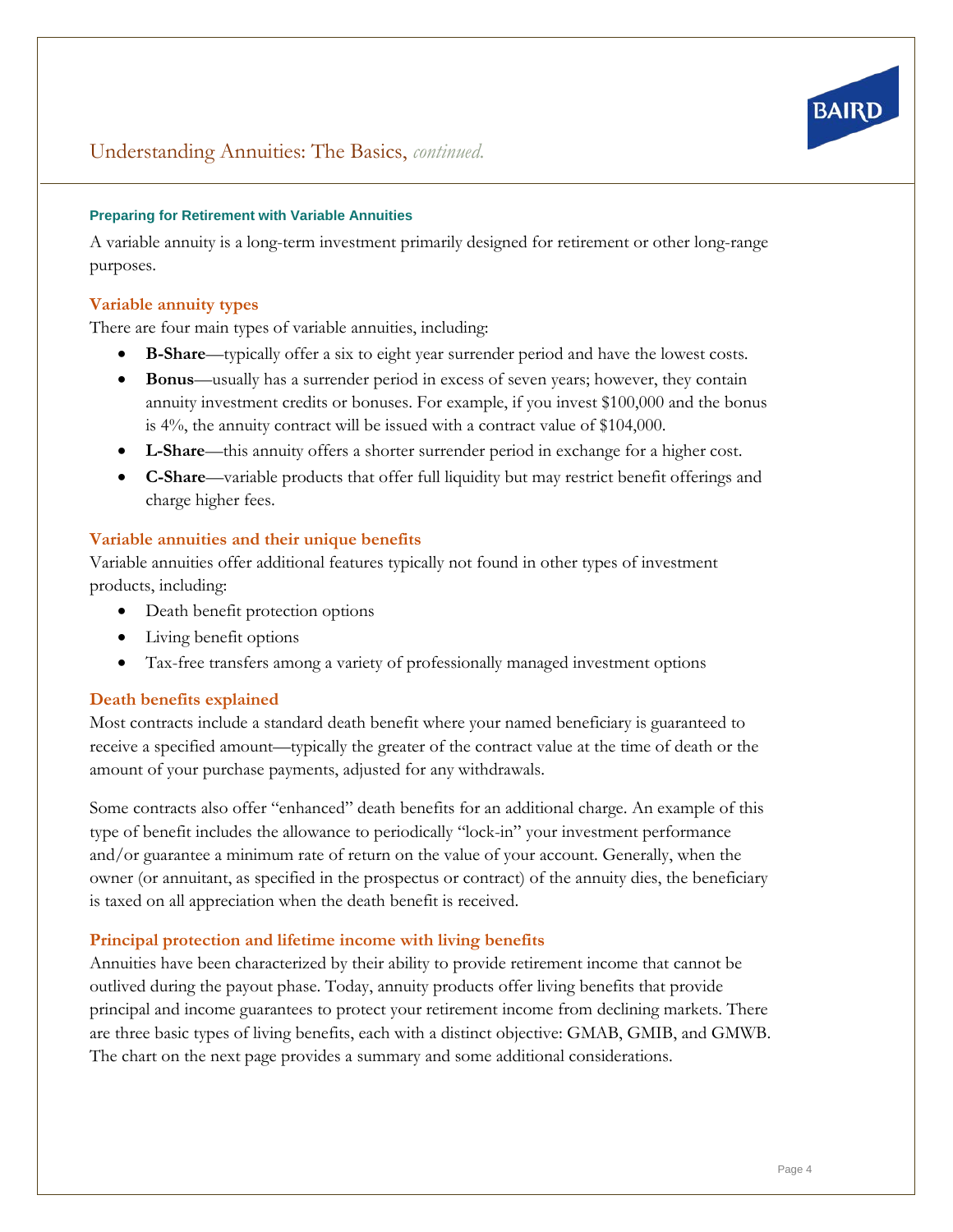

# Understanding Annuities: The Basics, *continued.*

# **A closer look at variable annuity living benefits**

| <b>Living Benefits Options</b>                           | <b>Benefit Description</b>                                                                                                                                                                                                                                                                                                                                                                                                                                             |
|----------------------------------------------------------|------------------------------------------------------------------------------------------------------------------------------------------------------------------------------------------------------------------------------------------------------------------------------------------------------------------------------------------------------------------------------------------------------------------------------------------------------------------------|
| <b>Guaranteed Minimum Accumulation Benefit</b><br>(GMAB) | Generally this benefit quarantees the return of your purchase<br>payments or a higher stepped-up value at the end of a<br>waiting period, typically ten years from issue or the last step-<br>up, regardless of your investment performance. If your<br>contract value is below the quaranteed amount at the end of<br>the waiting period, the insurance company will increase your<br>contract value to equal the guaranteed amount (adjusted by<br>any withdrawals). |
| <b>Guaranteed Minimum Income Benefit</b><br>(GMIB)       | This benefit typically quarantees a lifetime income stream<br>when you annuitize the GMIB amount, after a specific holding<br>period (e.g., 10 years), regardless of your investment<br>performance. Most insurance companies provide GMIBs with<br>some flexibility for taking earlier withdrawals under certain<br>guidelines. Withdrawals reduce the value of the benefit. A<br>GMIB can provide income protection for an individual or a<br>couple.                |
| Guaranteed Minimum Withdrawal Benefit<br>(GMWB)          | Generally these benefits quarantee a return of your<br>purchase payments over a specified number of years, or over<br>a lifetime. The lifetime GMWB can provide annual income<br>over a lifetime of an individual or a couple. Certain benefits<br>may provide for a higher stepped-up benefit base via a roll-<br>up percentage and/or positive market performance.                                                                                                   |

The actual guarantees and corresponding fees will vary by contract. These benefits are optional and carry an additional cost. Minimum holding periods and investment restrictions may apply.

# **Solution to volatility**

Variable annuities offer a potential solution to volatility through benefits designed to help you stay invested in the markets while guaranteeing a baseline level of income in retirement. With these optional benefits, you are guaranteed a minimum income even when market values decrease. Furthermore, you enjoy the potential for an increase to your income if the value of the underlying investment increases. These features may allow you to invest confidently, knowing that an up market offers benefits, while a down market won't erode your guaranteed minimum income.

# **Variable annuity charges and fees**

There are charges and fees that are unique to variable annuity products. These charges may include mortality and expense risk charges, surrender charges, administrative fees, portfolio management and optional insurance benefits.